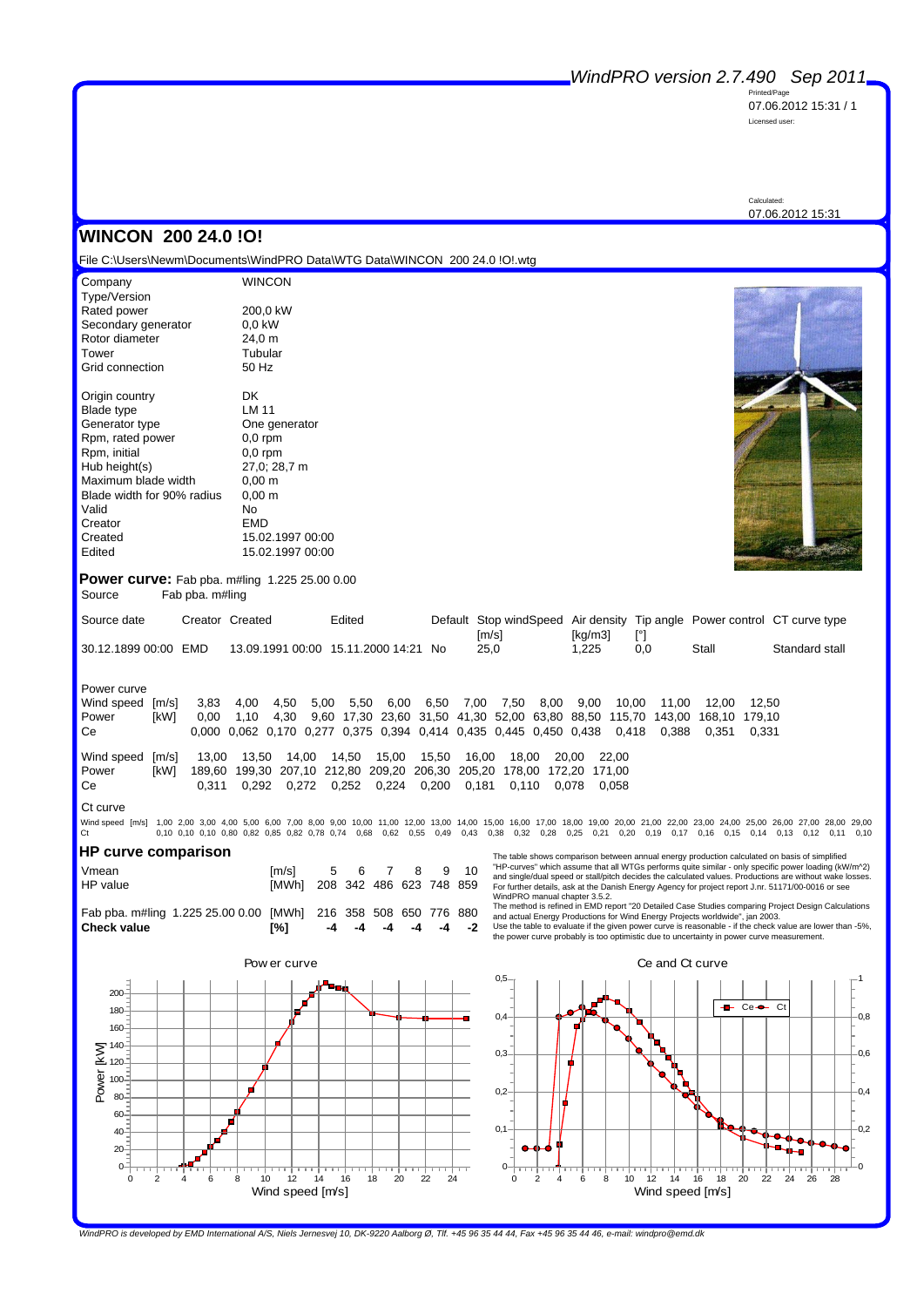Printed/Page 07.06.2012 15:31 / 2 Licensed user:

Calculated: 07.06.2012 15:31

## **WINCON 200 24.0 !O!**

File C:\Users\Newm\Documents\WindPRO Data\WTG Data\WINCON 200 24.0 !O!.wtg

# **Noise:**

Abrahamsen & Nielsen

Source date Creator Created Edited Default 19.06.1992 00:00 User 19.03.1993 00:00 19.03.1993 00:00 No

|        |               |         |                                                                                                              |    |      | Octave data                               |  |                          |  |      |    |
|--------|---------------|---------|--------------------------------------------------------------------------------------------------------------|----|------|-------------------------------------------|--|--------------------------|--|------|----|
|        |               |         | Hub height Wind speed Lwa,ref Wind speed dependency Pure tones 63 125 250 500 1000 2000 4000 8000 A weighted |    |      |                                           |  |                          |  |      |    |
| [m]    | $\text{Im/s}$ | [dB(A)] | [dB(A)/m/s]                                                                                                  |    | [dB] | [dB]                                      |  | [dB] [dB] [dB] [dB] [dB] |  | [dB] |    |
| All    | 8.0           | 99.6    | 1.0                                                                                                          | No |      | 105,7 103,5 97,8 97,2 95,1 90,4 84,7 79,9 |  |                          |  |      | No |
| (Memo) |               |         |                                                                                                              |    |      |                                           |  |                          |  |      |    |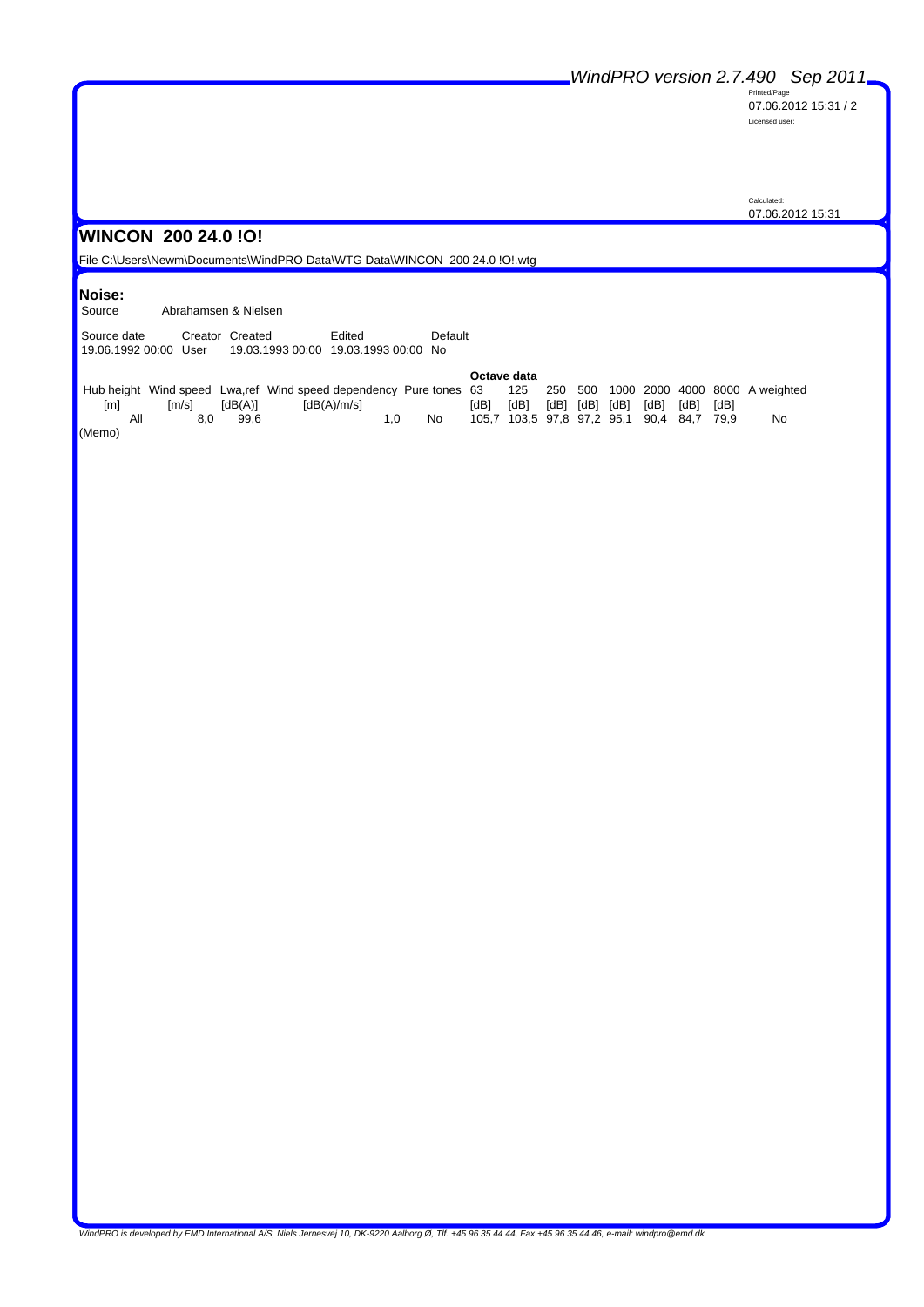Printed/Page 07.06.2012 15:31 / 1 Licensed user:

Calculated: 07.06.2012 15:30

## **WINCON 200 25.4 !O!**

File C:\Users\Newm\Documents\WindPRO Data\WTG Data\WINCON 200 25.4 !O!.wtg

| Company                    | <b>WINCON</b>      |
|----------------------------|--------------------|
| Type/Version               |                    |
| Rated power                | 200,0 kW           |
| Secondary generator        | 0.0 kW             |
| Rotor diameter             | 25,4 m             |
| Tower                      | Tubular            |
| Grid connection            | 50 Hz              |
| Origin country             | DK                 |
| <b>Blade type</b>          | LM 12              |
| Generator type             | One generator      |
| Rpm, rated power           | 39,5 rpm           |
| Rpm, initial               | $0,0$ rpm          |
| Hub height(s)              | 30.0; 0.0 m        |
| Maximum blade width        | 0.00 m             |
| Blade width for 90% radius | $0,00 \; \text{m}$ |
| Valid                      | No                 |
| Creator                    | EMD                |
| Created                    | 07.07.1996 00:00   |
| Edited                     | 07.07.1996 00:00   |



**Power curve:** Tripod 5/92 - 10/92 1.225 25.00 0.00 Source Tripod 5/92 - 10/92

| Source date          | Creator Created | Edited | Default Stop windSpeed Air density Tip angle Power control CT curve type |         |       |                |
|----------------------|-----------------|--------|--------------------------------------------------------------------------|---------|-------|----------------|
|                      |                 |        | $\lceil m/s \rceil$                                                      | [kg/m3] |       |                |
| 30.12.1899 00:00 EMD |                 |        | 25.0                                                                     | 1.225   | Stall | Standard stall |

Power curve

Wind speed [m/s] 4,75 5,02 5,51 6,02 6,51 6,97 7,50 7,99 8,48 9,00 9,48 10,00 10,49 11,01 11,46 Power [kW] 0,00 2,11 9,28 18,31 29,65 40,25 54,08 67,52 81,35 96,39 109,46 124,90 138,14 151,71 163,48 Ce 0,000 0,054 0,179 0,270 0,346 0,383 0,413 0,427 0,430 0,426 0,414 0,402 0,386 0,366 0,350

Wind speed [m/s] 11,97 12,52 12,92 13,45 14,04 14,31 15,50 16,47 17,49 18,44 Power [kW] 175,20 183,33 192,38 193,50 203,56 201,88 204,62 197,06 200,10 184,49 Ce 0,329 0,301 0,287 0,256 0,237 0,222 0,177 0,142 0,121 0,095

#### Ct curve

Wind speed [m/s] 1,00 2,00 3,00 4,00 5,00 6,00 7,00 8,00 9,00 10,00 11,00 12,00 13,00 14,00 15,00 16,00 17,00 18,00 19,00 20,00 21,00 22,00 23,00 24,00 25,00 26,00 27,00 28,00 29,00 Ct 0,10 0,10 0,10 0,80 0,82 0,85 0,82 0,78 0,74 0,68 0,62 0,55 0,49 0,43 0,38 0,32 0,28 0,25 0,21 0,20 0,19 0,17 0,16 0,15 0,14 0,13 0,12 0,11 0,10

## **HP curve comparison**

| Vmean    | $\text{Im/s}$ 5 6 7 8 9 10    |  |  |  |
|----------|-------------------------------|--|--|--|
| HP value | [MWh] 230 373 524 661 787 901 |  |  |  |

Tripod 5/92 - 10/92 1.225 25.00 0.00 [MWh] 208 357 514 662 793 901<br>Check value [%] 11 4 2 0 -1 0 **Check value [%] 11 4 2 0 -1 0**

The table shows comparison between annual energy production calculated on basis of simplified<br>"HP-curves" which assume that all WTGs performs quite similar - only specific power loading (kW/m^2)<br>and single/dual speed or st

The method is refined in EMD report "20 Detailed Case Studies comparing Project Design Calculations<br>and actual Energy Productions for Wind Energy Projects worldwide", jan 2003.<br>Use the table to evaluate if the given power



*WindPRO is developed by EMD International A/S, Niels Jernesvej 10, DK-9220 Aalborg Ø, Tlf. +45 96 35 44 44, Fax +45 96 35 44 46, e-mail: windpro@emd.dk*